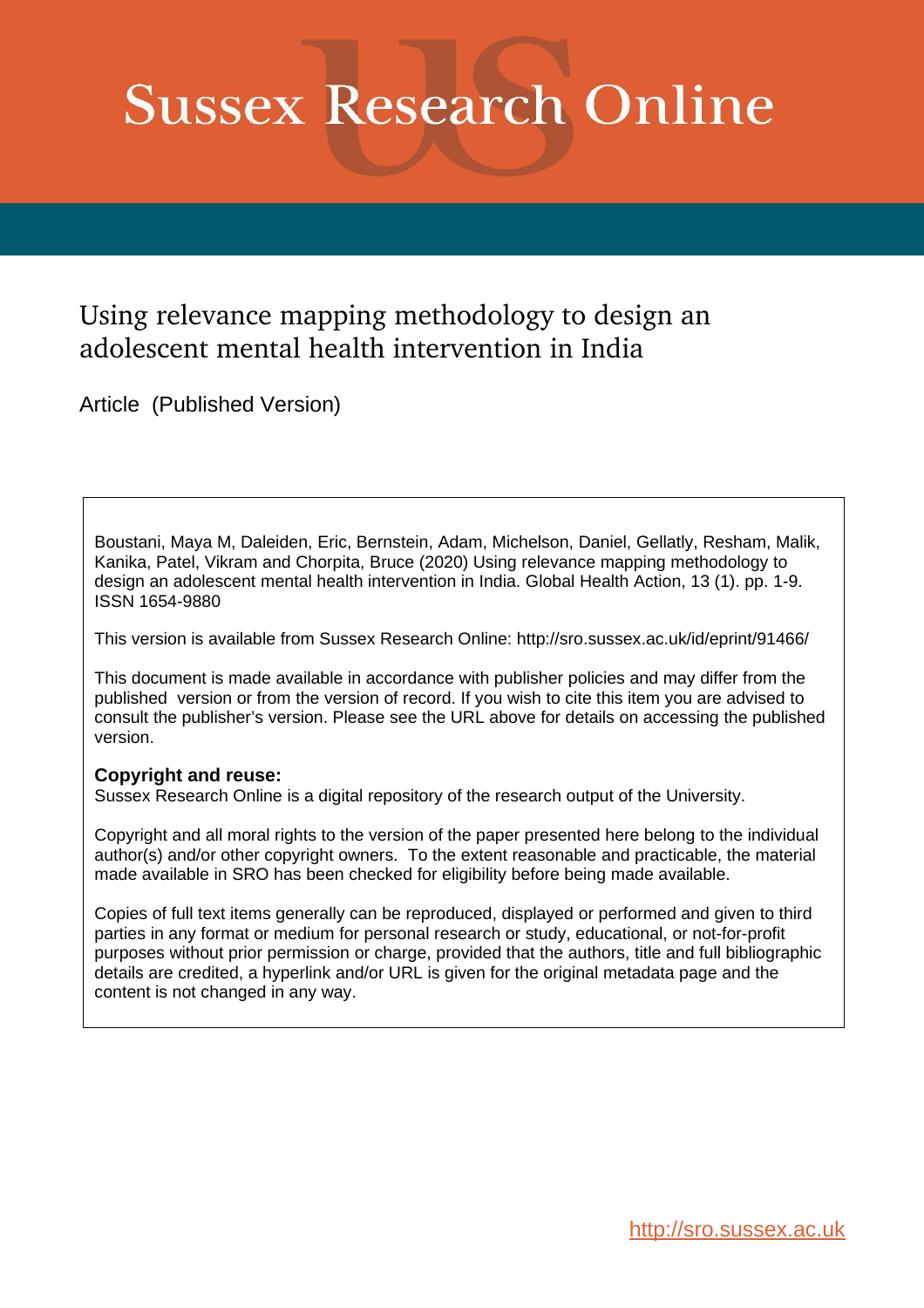



**Global Health Action**

**ISSN: (Print) (Online) Journal homepage:<https://www.tandfonline.com/loi/zgha20>**

# **Using relevance mapping methodology to design an adolescent mental health intervention in India**

**Maya M. Boustani , Eric Daleiden , Adam Bernstein , Daniel Michelson , Resham Gellatly , Kanika Malik , Vikram Patel & Bruce Chorpita**

**To cite this article:** Maya M. Boustani , Eric Daleiden , Adam Bernstein , Daniel Michelson , Resham Gellatly , Kanika Malik , Vikram Patel & Bruce Chorpita (2020) Using relevance mapping methodology to design an adolescent mental health intervention in India, Global Health Action, 13:1, 1775062, DOI: [10.1080/16549716.2020.1775062](https://www.tandfonline.com/action/showCitFormats?doi=10.1080/16549716.2020.1775062)

**To link to this article:** <https://doi.org/10.1080/16549716.2020.1775062>

© 2020 The Author(s). Published by Informa UK Limited, trading as Taylor & Francis Group.



ര

Published online: 26 Jun 2020.

 $\overline{\mathscr{L}}$  [Submit your article to this journal](https://www.tandfonline.com/action/authorSubmission?journalCode=zgha20&show=instructions)  $\mathbb{Z}$ 





View related articles



[View Crossmark data](http://crossmark.crossref.org/dialog/?doi=10.1080/16549716.2020.1775062&domain=pdf&date_stamp=2020-06-26)<sup>C</sup>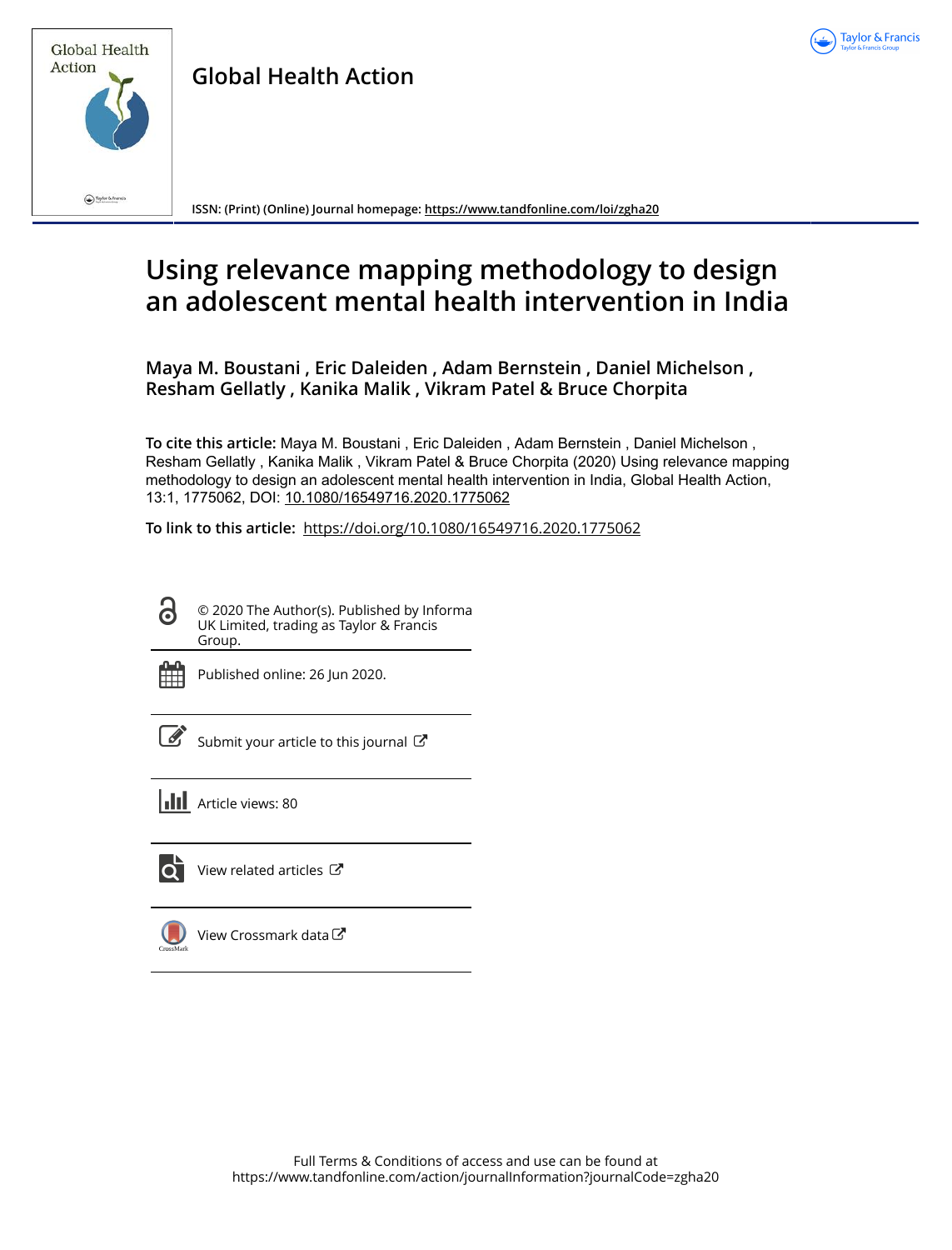

#### ORIGINAL ARTICLE

Taylor & Francis Taylor & Francis Group

**a** OPEN ACCESS **D** Check for updates

# **Using relevance mapping methodology to design an adolescent mental health intervention in India**

Maya M. Boustan[i](http://orcid.org/0000-0002-7739-7857) @<sup>[a](#page-2-0)</sup>, Eric Daleiden<sup>[b](#page-2-0)</sup>, Adam Bernstein<sup>b</sup>, Daniel Mi[c](#page-2-0)helson @<sup>c</sup>, Resham Gellatly @<sup>[d](#page-2-1)</sup>, Kani[k](http://orcid.org/0000-0003-2869-9055)a Malik <sup>n[e](#page-2-1)</sup>, Vikram Pate[l](http://orcid.org/0000-0003-1066-8584) ne<sup>e[,f](#page-2-2)</sup> an[d](#page-2-1) Bruce Chorpita n<sup>d</sup>

<span id="page-2-2"></span><span id="page-2-1"></span><span id="page-2-0"></span><sup>a</sup>Department of Psychology, Loma Linda University, Loma Linda, CA, USA; <sup>b</sup>PracticeWise, Satellite Beach, FL, USA; 'School of Psychology, University of Sussex, Brighton, UK; <sup>a</sup>Department of Psychology, University of California, Los Angeles, CA, USA; <sup>e</sup>Sangath, Goa, India;<br>'Department of Global Health and Population, Harvard Medical School, Cambridge, MA, U Department of Global Health and Population, Harvard Medical School, Cambridge, MA, USA

#### **ABSTRACT**

**Background:** Adolescents in low and middle-income countries experience pronounced mental health needs in contexts where infrastructure and resources are scarce. While evidence-based treatment are readily available, they may not fit the unique needs of certain contexts.

**Objective:** This manuscript illustrates the systematic process of applying 'relevance mapping' methodology to leverage the youth mental health evidence base to identify candidate practices for inclusion in the development of a contextually appropriate psychological treatment protocol for common adolescent mental health problems in India.

**Methods:** The practice identification was informed by two datasets obtained from adolescent samples in India. The first was an epidemiological dataset from a large community sample in Goa ( $N = 2,048$ ); the second incorporated 'youth top problems' reported by service-seeking students presenting to school counsellors in Goa and Delhi ( $N = 78$ ). Problems identified in each dataset were categorized using structured codes. Problem codes and youth demographics were then indexed against a database of hundreds of evidence-based psychological treatments and their associated clinical trials. This methodology revealed the most common practice elements (discrete therapeutic strategies) and their most efficient combinations with evidence of effectiveness matching the demographics and diagnostic category (anxiety, disruptive behaviors and depression) prevalent in the planned treatment population.

**Results:** For anxiety, the most common practice elements for this age group were exposure, cognitive coping, and psychoeducation. For disruptive behaviors, the most common practices were problem-solving, goal-setting, and rapport-building. For depression, cognitive coping, behavioral activation, and psychoeducation were the most common practice elements.

**Conclusion:** These practice elements provided the treatment development team with a preliminary list of candidate content for the development of an intensive psychological treatment within a stepped care service model to address common adolescent mental health problems in schools in India.

#### **ARTICLE HISTORY** Received 2 March 2020

Accepted 25 May 2020

#### **RESPONSIBLE EDITOR**  Stig Wall, Umeå University,

Sweden

# **KEYWORDS**

Global mental health; transdiagnostic; adolescence

## **Background**

<span id="page-2-4"></span><span id="page-2-3"></span>Low- and middle-income countries (LMICs) experience pronounced mental health burdens, where needs are vast, resources are scarce, and stigma is high [[1\]](#page-9-0). This is compounded by the scarcity of contextspecific intervention research, with most evidencebased treatments (EBTs) evaluated in high-income countries, under conditions that include robust infrastructure and delivery by trained workforces with access to expert supervision [[2\]](#page-9-1). As such, there are concerns about the applicability, scalability, and sustainability of EBTs transported into low-resource settings, along with the acceptability of treatments developed in western countries when applied in contexts with different cultural beliefs around mental health [\[3](#page-9-2)].

<span id="page-2-7"></span><span id="page-2-6"></span>Calls for robust interventions for low-resource settings have led to a focus on designing interventions in public health contexts [[4\]](#page-9-3). This approach differs from the strategy of selecting and adapting a single existing EBT and instead assembles the intervention from available components, jointly considering the local context and relevant evidence base [[5](#page-9-4),[6\]](#page-9-5). Such an approach is compelling when the target problems in the population might otherwise require multiple standalone EBTs. Instead, building a system from components allows for a coordination of all relevant practices into a single organized system, which can have advantages in terms of efficiency, scalability, and exception handling (e.g., changing clinical focus to address interference or comorbidity).

<span id="page-2-5"></span>**CONTACT** Vikram Patel a vikram\_patel@hms.harvard.edu **+** Harvard University Global Health and Social Medicine, Boston, MA 02115 Vikram Patel and Bruce Chorpita are joint senior authors.

© 2020 The Author(s). Published by Informa UK Limited, trading as Taylor & Francis Group.

This is an Open Access article distributed under the terms of the Creative Commons Attribution License (http://creativecommons.org/licenses/by/4.0/), which permits unrestricted use, distribution, and reproduction in any medium, provided the original work is properly cited.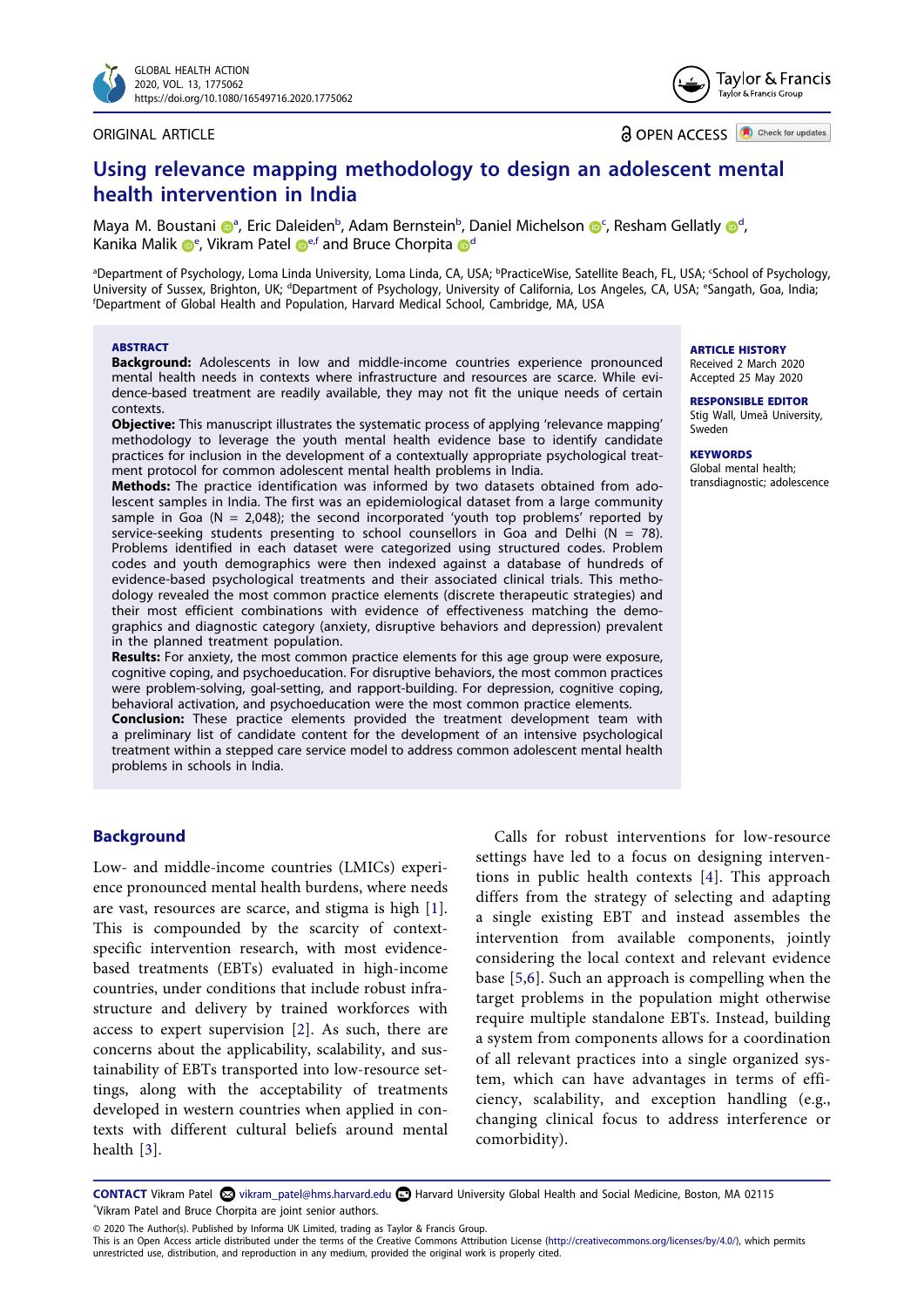<span id="page-3-0"></span>Building an intervention in context necessitates important design considerations [[7\]](#page-9-6) such as [[1\]](#page-9-0) accounting for the local epidemiology [\[2](#page-9-1)] addressing the majority of targeted problems with minimum cost and effort [\[3](#page-9-2)] reflecting on challenges that affect implementation and utilization (e.g., engagement barriers, comorbidity, stigma, low parental involvement, poor literacy, stressors); and [\[4](#page-9-3)] understanding workforce characteristics such as local capacity, training burden, and provider preferences [[8](#page-9-7)[,9](#page-9-8)].

<span id="page-3-3"></span><span id="page-3-1"></span>A key consideration for intervention designers taking this approach is to identify which practices to include, considering the characteristics of the target population (e.g., what practices fit the clinical problems and demographics), as well as the characteristics of the local workforce (i.e., what practices are acceptable, scalable, and sustainable with the intended providers). This paper describes the practice selection component of a larger treatment development process. Specifically, we relied on relevance mapping methodology [[10\]](#page-9-9) to identify practice elements (e.g., discrete therapeutic procedures such as relaxation or problem-solving) derived from a database of EBT protocols [[11](#page-10-0)], indexed against the most common mental health concerns found in two Indian reference samples. The purpose was to identify candidate practice elements of direct relevance to common mental health problems among school-going adolescents in India, and thus to consider their inclusion in a new treatment that would meet their specific needs. These practice elements have been derived from over 1,000 randomized controlled trials from the literature, encompassing a number of treatment families, including cognitive-behavior therapies and others [\[12](#page-10-1),[13\]](#page-10-2).

<span id="page-3-7"></span><span id="page-3-6"></span><span id="page-3-5"></span><span id="page-3-4"></span><span id="page-3-2"></span>Relevance mapping is a methodology that allows for direct and systematic comparison of client characteristics in a service sample to participant characteristics in a research study [\[10](#page-9-9)[,13](#page-10-2)[–15](#page-10-3)]. This methodology was applied as part of 'PRemIum for aDoleEscents' (PRIDE), a 5-year research program aimed at developing and evaluating a transdiagnostic, stepped care, service model for common mental health problems among school-going adolescents in India. 'Step 1' is a brief, low-intensity intervention focused on teaching adolescents problem-solving skills to cope with daily stressors [\[16](#page-10-4)]. 'Step 2' is a more intensive treatment focused on persistent internalizing and externalizing difficulties that failed to remit after Step 1 (see Chorpita et al., in press [[17\]](#page-10-5) for a full description, including how the results from this study informed the development of the intervention). The PRIDE program was intended to serve school-going adolescents [[18,](#page-10-6)[19\]](#page-10-7) in Delhi and Goa, India, a context in which anxiety, depression, and conduct problems account for the majority of mental health concerns [\[20](#page-10-8)], and in which there is a scarcity of trained professionals to meet the considerable mental health burden [[21\]](#page-10-9). Thus, this study is

intended to illustrate how the evidence-base for youth mental health was leveraged to inform practice selection as one part of designing a new intervention in context.

# **Methods**

<span id="page-3-10"></span>The identification of candidate practice elements was based on two types of analyses [[1\]](#page-9-0): relevance mapping of an epidemiological dataset [\[22](#page-10-10)]; and [[2\]](#page-9-1) a descriptive analysis of Youth Top Problems [[23\]](#page-10-11) data from local service-seeking youth.

The epidemiological data originated from a previously approved study. Approvals for PRIDE formative research activities (data from local youth in Goa and Delhi) were obtained from the Indian Council of Medical Research and the Institutional Review Boards of the sponsor (Harvard Medical School); a collaborating academic partner (London School of Hygiene and Tropical Medicine); and the two implementing organizations in India (Public Health Foundation of India and Sangath). Informed consent was collected from all adolescents aged 18 years or older, with informed assent and corresponding parental consent obtained for minor adolescents.

#### *Measures*

# *Epidemiological reference sample: development and well-being assessment (DAWBA) and structured clinical interview*

<span id="page-3-12"></span>Pillai et al. (2008) used the DAWBA [\[24](#page-10-12)] (parent report) with both the parent and the adolescent to assess for psychopathology and provide a DSM-IV diagnosis when appropriate.

# *Service reference sample: youth top problems*

The Youth Top Problems (YTP) is an idiographic measure of self-reported problem severity [[23\]](#page-10-11) and was completed by all participants. Respondents nominate up to three problems they are most concerned about. Each problem is rated on a scale from 0 to 10 (with 10 indicating highest severity/concern). Finally, respondents rank-order the problems in order of priority. Problems identified using this method match those reported via standardized measures (such as the Child Behavior Checklist [[25\]](#page-10-13)), while adding specificity that is clinically relevant and useful for treatment planning [\[23](#page-10-11)].

# <span id="page-3-13"></span><span id="page-3-11"></span>*Procedures*

<span id="page-3-9"></span><span id="page-3-8"></span>In order to identify candidate practice elements, we used two procedures. The first was a relevance mapping analysis examining practice elements that matched individual youth from the epidemiological dataset on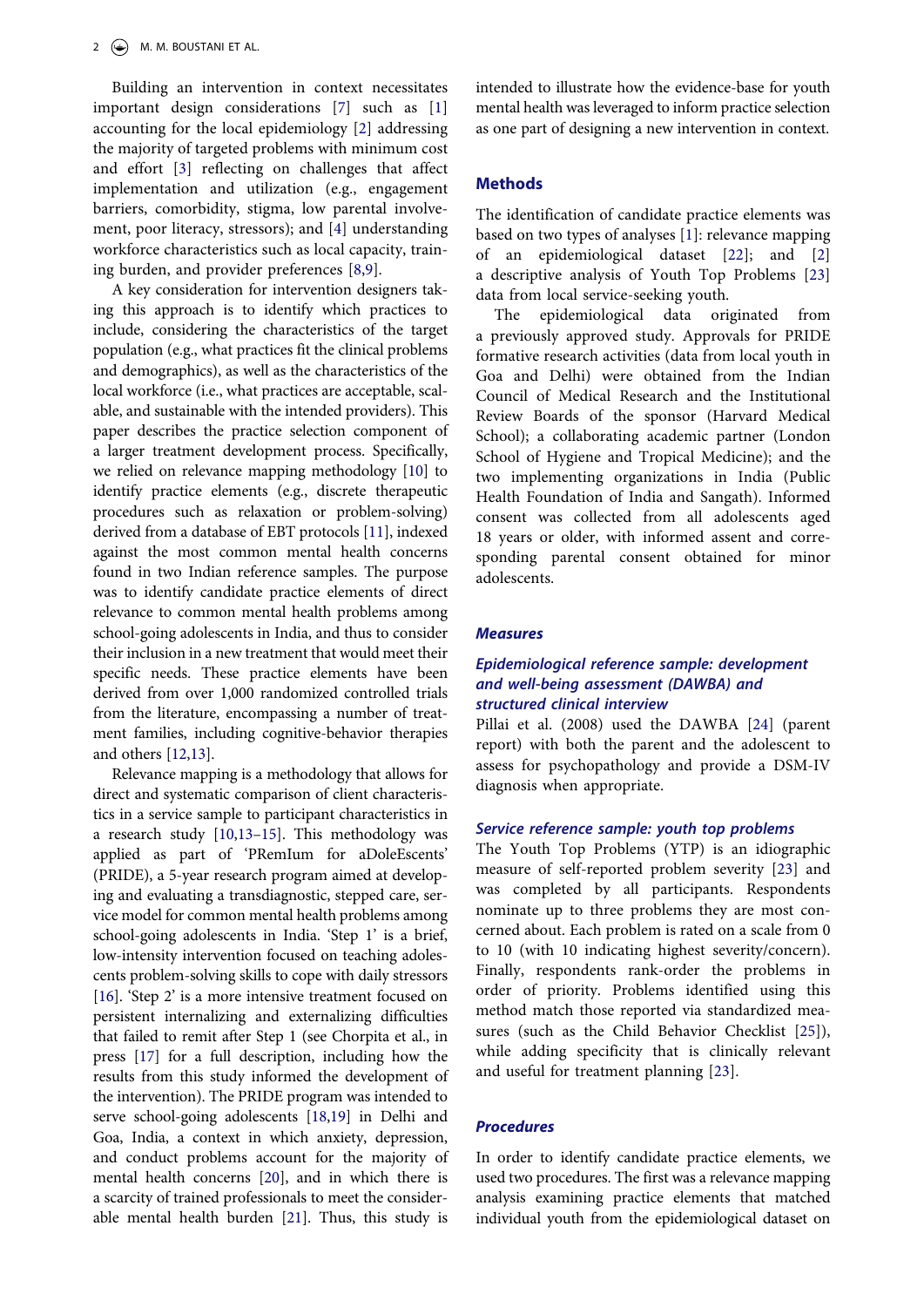mental health problems, age, and gender to sample characteristics in a study dataset [\[10](#page-9-9)].

The second procedure was coding of the YTP data reported by the service-seeking sample, followed by a search for the most common elements of treatments corresponding to the age range and most prevalent problems reported on the YTP. Both procedures relied on the PracticeWise Evidence Based Services database (PWEBS; [https://www.practicewise.com\)](https://www.practicewise.com) to provide information about EBTs for adolescents and associated practice elements.

By organizing the literature in this way, one can identify the most commonly used strategies found in EBTs that are suitable to address specific problems for a particular population. Although the majority of EBTs that have been tested in published research have been studied in high-resourced countries, a body of studies testing treatments for youth in LMICs has emerged ( $n = 46$  papers), with four taking place in India. In order to leverage a larger literature, we did not include context, ethnicity or geographic location as filters in our search. We included only age, gender, and problem.

# *Relevance mapping and relevant practices analysis of epidemiological dataset*

<span id="page-4-0"></span>The epidemiological dataset was analyzed using relevance mapping [[10](#page-9-9)[,14](#page-10-14),[15\]](#page-10-3). This procedure examines the clinical (problem area) and demographic (e.g., age, gender) profiles of individuals in a given population and determines which published trials included participants with matching characteristics and whose results supported evidence for the effectiveness of the treatment in question. Relevance mapping shows which practice elements are applicable to the most youth, and what are the smallest sets of practices sufficient to constitute treatments from the study dataset that maximize the percentage of youth 'covered' (i.e., for whom there was a matching EBP in the study dataset). We cross-referenced the epidemiological sample from Goa against psychological treatment protocols indexed in the PWEBS database (PracticeWise, 2019) to determine the proportion of adolescents that would potentially be 'covered' by existing EBTs (i.e., the proportion of adolescents whose characteristics met the corresponding inclusion criteria for the trials in which the EBTs were tested and found to be effective). We considered three scenarios to determine 'coverage': we required adolescents to match research participants on either (a) problem, (b) problem and age, (c) problem, age, and gender. For the purposes of this investigation, all DSM–IV diagnoses from the DAWBA were grouped to 10 broad 'problem' categories (the mapping of all diagnoses to problem areas is available upon request). For scenarios involving problem, the relevant literature was limited to studies in which all participants

were ages 12–19 years. In each of these scenarios, adolescents covered by at least one trial (i.e., at least one trial tested an intervention that included participants that matched our sample on their problem, problem and age, or problem, age, and gender) from among all those in the PWEBS database were deemed 'coverable.' Additionally, the list of matches between adolescents and trials was the starting point for a 'relevant practices' analysis, in which we identified relevant practice elements from those interventions to find the smallest sets of practice elements that together would cover a maximum number of adolescents.

# *YTP coding and common practices analysis of service-seeking dataset*

<span id="page-4-1"></span>YTP responses were translated into English by a bilingual research assistant and entered into a spreadsheet with qualitative descriptions of the selfidentified problem, severity rating and ranking. Each entry was coded by a co-author (RG) and doublecoded by the first author (MB) using the high-level categories: anxiety, attention problems, depression, disruptive behavior, trauma and substance use [\[26](#page-10-15)]. Self-identified problems that fell outside of these clinical areas were coded according to the following highlevel codes: socio-emotional health (e.g., family functioning); academic (e.g., school attitudes); and social (e.g., low self-esteem). Discrepancies in the coding were resolved via discussion. Subsequently, we conducted a search on the PWEBS database filtering to identify practice elements present in EBTs for the most common problems, for the age group of interest. We decided to focus only on studies in which *all*  participants were between the ages of 12 and 19 years (the age range from our service-seeking sample) to maximize generalizability of our findings to our target population. In order to identify interventions that were tested with a high level of research rigor, we restricted our search to interventions with the strongest amount of evidence to support their effectiveness. For this study, interventions had to have at least two randomized trials demonstrating efficacy, be manualized, and their effectiveness demonstrated by at least two investigator teams (see [https://www.prac](https://www.practicewise.com/Community/BlueMenu) [ticewise.com/Community/BlueMenu](https://www.practicewise.com/Community/BlueMenu)). All results reported below reflect findings from interventions with this level of rigor and will be referred to as 'evidence-based'.

# **Results**

Participants in the epidemiological reference sample [\[22](#page-10-10)] were *N* = 2,048 adolescents (*n* = 1,031 male; *n* = 1,017 female) aged 12–16 years (*M* = 13.8 years), drawn from a community sample in Goa, India with data collected in two waves [\[22](#page-10-10)]. From this community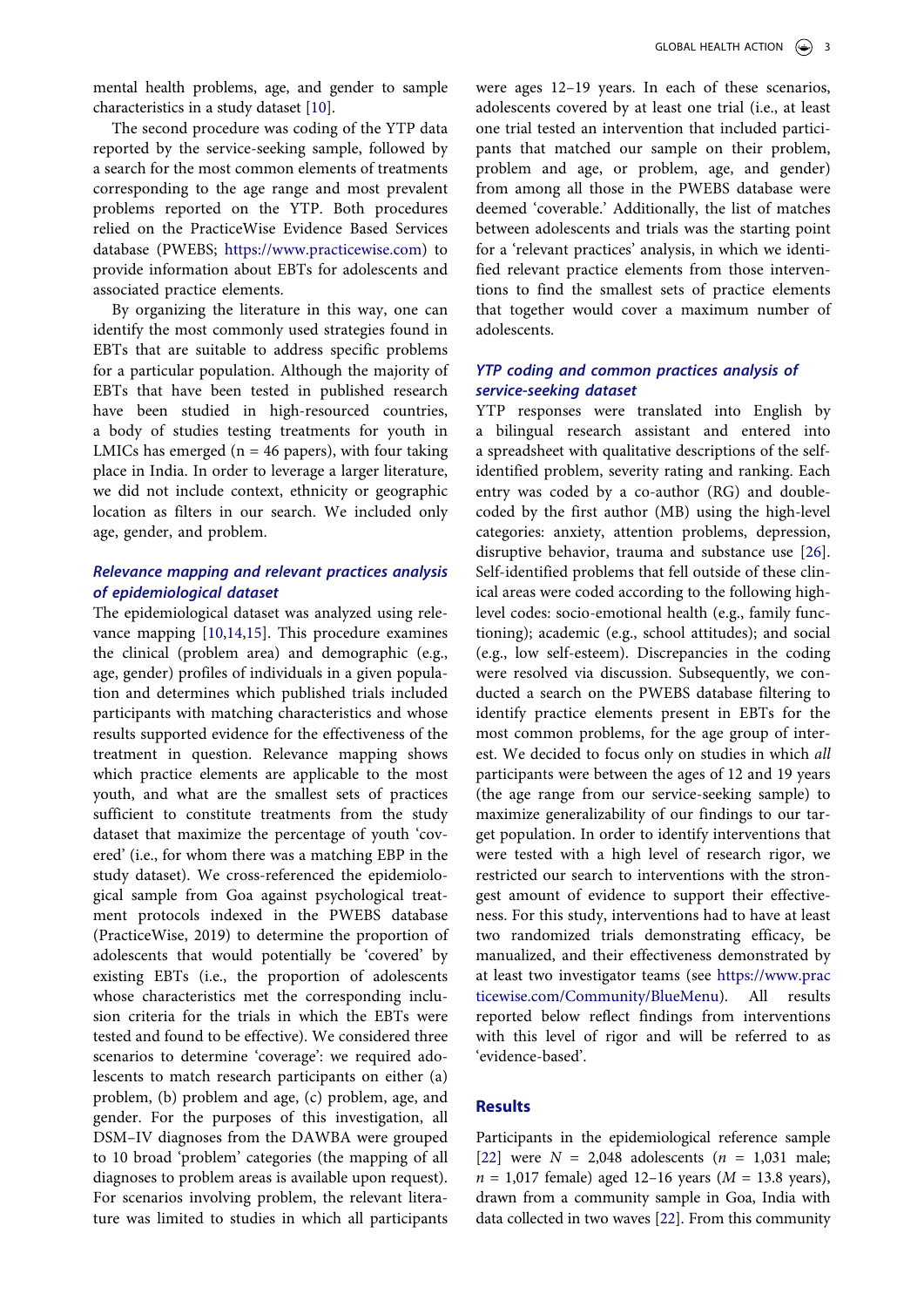sample, 37 youth (1.8%) during the first wave, and 54 youth (2.6%) across the two waves presented with a DSM-IV diagnosis. Our analyses are based on this sub-sample of 54 youth presenting with psychopathology during either wave of the study. Anxiety was the most common diagnosis (53.7%,  $n = 29$ ), followed by depression (29.6%,  $n = 16$ ), behavior disorders (7.4%, n = 4), attention deficit hyperactive disorder (10.8%,  $n = 5$ ), and other disorder (13%,  $n = 7$ ).

The service reference sample was comprised of 78 adolescents ( $n = 48$  male;  $n = 30$  female) aged 12–19 years ( $M = 15.17$  years) who were seeking psychological help from counsellors at three government schools in Delhi and six government aided schools in Goa [\[16](#page-10-4)].

By using data from both an epidemiological sample and a service-seeking sample, we sought to understand the common mental health problems in the community overall, and within a clinical sample in India. See [Table 1](#page-6-0) for additional details about these samples.

# *Overall review of findings*

Both sets of analyses (relevance mapping of the epidemiological dataset and common practices analysis of the service-seeking dataset) indicated that adolescents were most likely to report concerns related to anxiety, depression, and disruptive problems. Findings specific to each of the analyses are outlined below.

# *Relevance mapping and relevant practices analysis of epidemiological dataset*

The relevance mapping population coverage analysis yielded similar results across the problem only, problem and age, and problem, age, and gender scenarios. As such, we report our results for the problem and age scenario. Specifically, 76% of adolescents from the epidemiological sample were covered by at least one EBT, meaning that at least one treatment targeting at least one problem could be identified for 41 of the 54 adolescents with a DSM-IV diagnoses in our epidemiological sample. No relevant EBTs were identified for adolescents with diagnoses in the ADHD or other problem categories.

The relevance mapping practice minimization analysis yielded slight differences between the problem only scenario and the scenarios which also included age as a matching factor (i.e., the problem and age, and problem, age, and gender scenarios). The smallest set of treatments needed to cover adolescents in the problem only scenario included the following twelve practice elements (alphabetically): exposure, family therapy, praise, psychoeducation for caregiver, tangible rewards, therapist praise/rewards, and cognitive or

psychoeducation for child. The models matching on (a) problem area and age, and (b) problem area, age, and gender yielded the same solution, which covered 61% of adolescents. The smallest set of treatments needed to cover these adolescents required all of the ones from the problem only solution, plus four additional practice elements (alphabetically): activity selection, cognitive, goal-setting, and problem-solving.

# *YTP coding and analysis of common practices analysis of service-seeking dataset*

A total of 175 problems were coded from 78 participants. Of these problems, 35 fell into a non-symptomatic category: socio-emotional health (*n* = 16; e.g., family functioning or peer/sibling conflict); social (*n* = 11; e.g., low self-esteem); and academic (*n* = 8; e.g., poor performance). The remaining 140 problems were coded into the following categories: anxiety (29%), disruptive problems (21%), depression (19%), attention problems (19%), trauma (2%), and substance use (1%). This distribution of problems in this sample is similar to the epidemiological dataset. The 64 symptomatic problems that were ranked as top priority by the adolescents fell into the following categories: anxiety (30%), disruptive problems (27%), depression (23%), attention problems (19%), and trauma (2%). Based on the YTP coding, the protocol development team decided that the intervention should focus on the most common adolescent mental health problems in this context for which evidence-based psychosocial treatment procedures are available. Thus, although adolescents frequently noted attention problems, we did not consider including any psychosocial procedures to address them, because our PWEBS search did not reveal any evidence-based procedures for ADHD in this age range. Further, we did not include trauma and substance use, due to their very low prevalence. Next, we conducted PWEBS searches to identify the most common practice elements from EBTs that addressed the top three most prevalent problem areas for adolescents aged 12 to 19 years: anxiety, disruptive problems, and depression. A total of 51 elements mapped onto one of the identified problem areas. Due to the school-based nature of our planned intervention context, we decided to only include elements that do not require parent participation  $(n = 34)$ . [Table 2](#page-7-0) highlights the definitions of these elements and [Table 3](#page-7-1) provides a breakdown of the top practice elements for this age group and these problem areas. When considering practice elements corresponding to all three target areas, the ten most widely utilized elements were (mean prevalence): cognitive coping (67% of study groups); problem-solving (47%), psychoeducation with youth (44%), maintenance (41%), social skills training (39%), self-monitoring (38%), goal-setting (36%), relaxation (28%), therapist praise (24%), communication skills (23%), self-reward (23%), and relationship building (23%).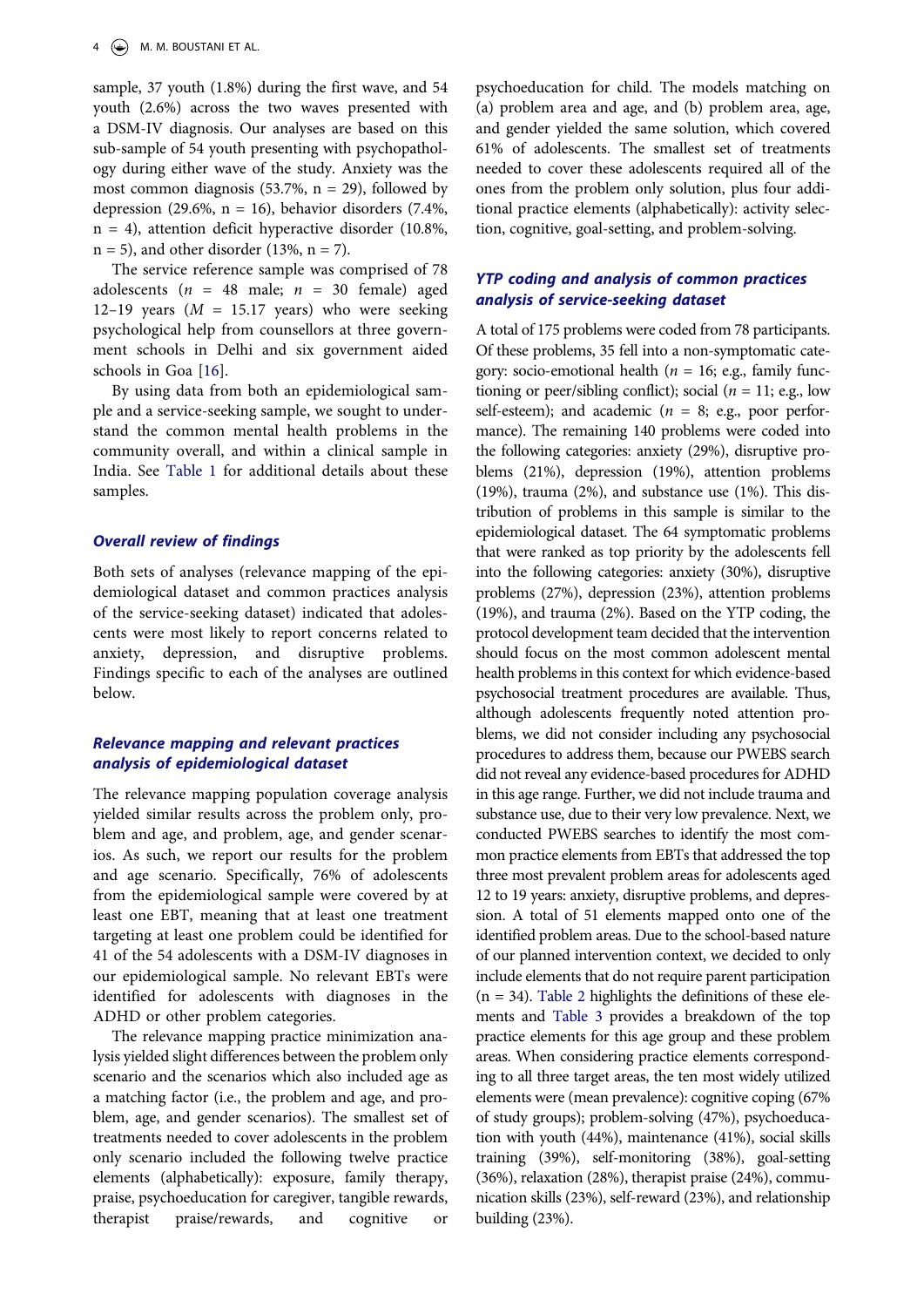| ,<br>ć      |  |
|-------------|--|
| č<br>ï<br>Ó |  |
|             |  |
| ۷           |  |

<span id="page-6-0"></span>

|                                                                                       | Epidemiological Reference Sample                                      |               | Service Seeking Sample                                                                                         |                            |
|---------------------------------------------------------------------------------------|-----------------------------------------------------------------------|---------------|----------------------------------------------------------------------------------------------------------------|----------------------------|
|                                                                                       | (Pillail et al., 2008)                                                |               | (Michelson et al., 2019*)<br>$N = 78$                                                                          |                            |
|                                                                                       | $N = 2048$                                                            |               | (Delhi n = 48; Goa n = 30)                                                                                     |                            |
| Gender                                                                                | emales<br>1031 males; 1017                                            |               | 48 males; 30 females                                                                                           |                            |
| Age                                                                                   | 13.8<br>12 to 16 (M =                                                 |               | 12 to 19 (M = 15.17)                                                                                           |                            |
| Prevalence of psychological problems*                                                 | $N = 54 (2.6\%$                                                       | BOTH SITES**  | DELHI                                                                                                          | $\mathcal{S}^{\mathsf{A}}$ |
|                                                                                       |                                                                       | $N = 65; 83%$ | $N = 38; 79%$                                                                                                  | $N = 27;90%$               |
| Anxiety                                                                               | 1%                                                                    | 30%           | 29%                                                                                                            | 30%                        |
| Depression                                                                            | 0.5%                                                                  | 24%           | 29%                                                                                                            | 15%                        |
| Disruptive                                                                            |                                                                       | 24%           | 24%                                                                                                            |                            |
| <b>ADHD</b>                                                                           | 0.4%<br>0.2%                                                          | 18%           | 18%                                                                                                            | 30%<br>19%                 |
| Substance                                                                             | 0%                                                                    | 1.5%          | 0%                                                                                                             | 4%                         |
| <b>Trauma</b>                                                                         | 0%                                                                    | 1.5%          | 0%                                                                                                             | 4%                         |
|                                                                                       | * based on Development & Well-Being Assessment                        |               | *based on problem ranked #1 on YTP                                                                             |                            |
|                                                                                       |                                                                       |               | **part of the sample ( $n = 13$ ; 18%) reported                                                                |                            |
|                                                                                       |                                                                       |               | non-clinical problems                                                                                          |                            |
| Setting                                                                               | One urban and one rural area in Goa (community).                      |               | Three Government-run schools (1 all-girls and 2                                                                |                            |
|                                                                                       |                                                                       |               | all-boys schools) in Delhi (n = 48) and Six                                                                    |                            |
|                                                                                       |                                                                       |               | Government-aided schools (all co-educational) in Goa (n = 30).                                                 |                            |
| Sampling                                                                              | Communities were randomly selected out of six urban wards             |               | Schools were selected in consultation with the local school                                                    |                            |
|                                                                                       | October 2002 and May 2003.<br>and four rural communities between      |               | authorities, based on perceived need for counselling services.                                                 |                            |
|                                                                                       | Youth were identified from family registers and door-to-door surveys. |               | Youth were primarily self-referred (Delhi) and teacher-referred (Goa).                                         |                            |
| Data Collection                                                                       | Face-to-face interviews were conducted by trained researchers         |               | Students completed the idiographic Youth Top Problems (YTP) measure, which                                     |                            |
|                                                                                       | using a Konaki translation of the Development and                     |               | was administered by trained counsellors. The YTP asks the respondent                                           |                            |
|                                                                                       | Well-Being Assessment to diagnose DSM-IV disorders                    |               | to identify up to three main psychosocial concerns, defined in their own words.                                |                            |
|                                                                                       |                                                                       |               | Each of the nominated concerns is then scored from 0 (not a problem) to                                        |                            |
|                                                                                       |                                                                       |               | 10 (huge problem). The respondent also ranks these problem descriptions in                                     |                            |
|                                                                                       |                                                                       |               | order of priority ("which is the most important problem for you right now").                                   |                            |
| * The YTP sample was partly made up from a Delhi-based subsample used in a previously |                                                                       |               | published study (Michelson et al., 2019) and partly from a cohort in Goa that has not been reported elsewhere. |                            |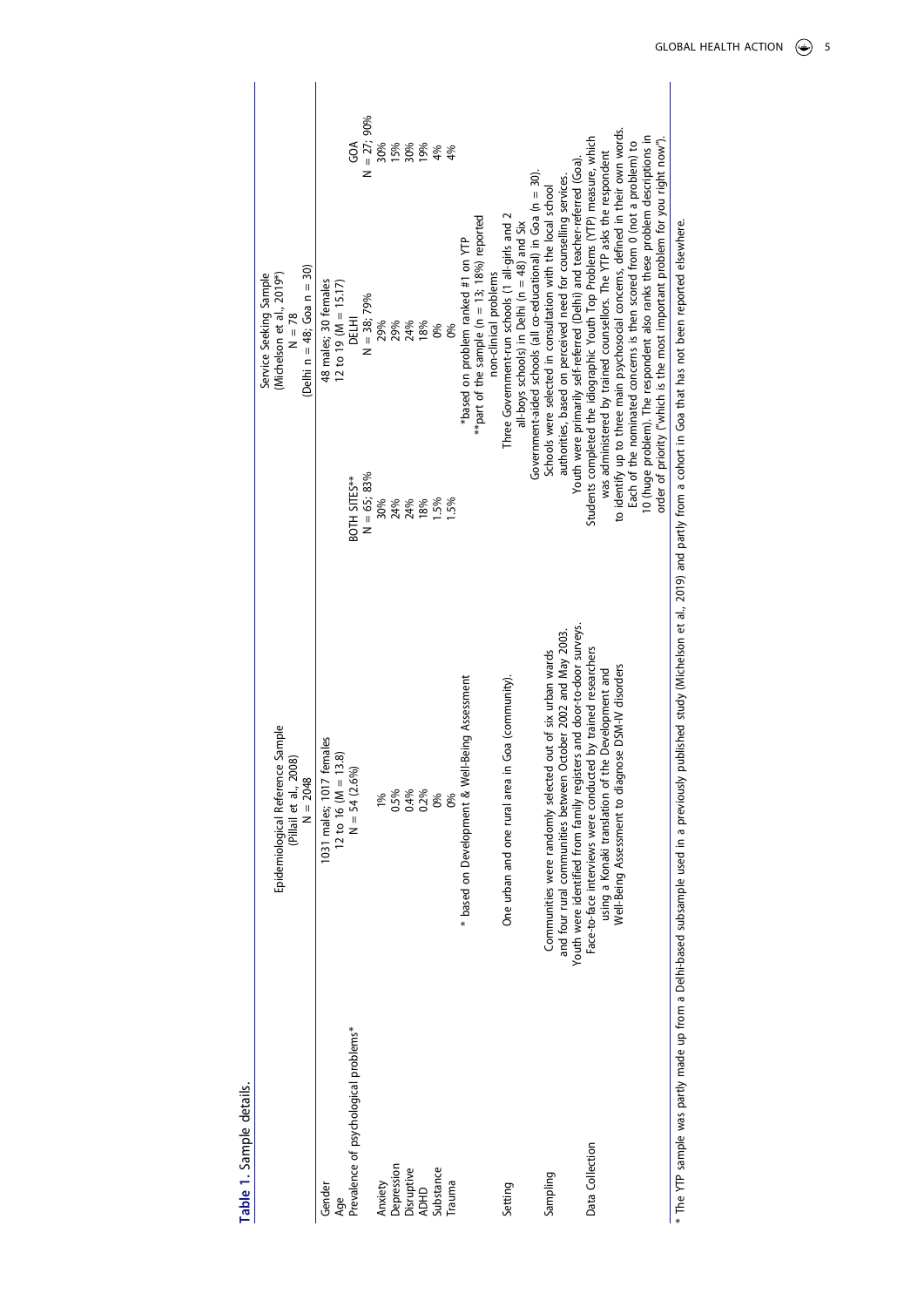<span id="page-7-0"></span>**Table 2.** Practice elements definitions abbreviated from PracticeWise (2009).

| Practice                         |                                                                                                                                            |  |  |  |  |
|----------------------------------|--------------------------------------------------------------------------------------------------------------------------------------------|--|--|--|--|
| elements                         | Definition                                                                                                                                 |  |  |  |  |
| Activity<br>Selection            | Participation in positive activities to improve mood                                                                                       |  |  |  |  |
| <b>Assertiveness</b><br>Training | Exercises designed to promote the youth's ability to<br>assert their needs appropriately with others                                       |  |  |  |  |
| Cognitive                        | Any techniques designed to alter interpretations of                                                                                        |  |  |  |  |
| Coping                           | events through examinations of the youth's<br>reported thoughts                                                                            |  |  |  |  |
| Communication<br><b>Skills</b>   | Training for youth in how to communicate more<br>effectively with others                                                                   |  |  |  |  |
| Exposure                         | Direct or imagined experience with a stimulus with<br>the goal of desensitization                                                          |  |  |  |  |
| Functional<br>Analysis           | The study of antecedents and consequences that<br>impact a youth's behavior                                                                |  |  |  |  |
| Goal-setting                     | Selection of therapeutic goals, including<br>measurement of success in achieving those goals                                               |  |  |  |  |
| Guided Imagery                   | Visualization or guided imagination to rehearse<br>successful performance                                                                  |  |  |  |  |
| Maintenance                      | Exercises and training designed to consolidate skills<br>already developed to minimize the chance that<br>gains will be lost in the future |  |  |  |  |
| Modeling                         | Demonstrations to the youth of a desired behavior                                                                                          |  |  |  |  |
| Peer Pairing                     | Pairing with another youth to allow for reciprocal<br>learning or skills practice                                                          |  |  |  |  |
| Problem Solving                  | Training in the use of techniques, discussions, or<br>activities designed to bring about solutions to<br>targeted problems                 |  |  |  |  |
| Psychoed Child                   | The formal (usually didactic) review of information<br>with youth                                                                          |  |  |  |  |
| Relationship<br>Building         | Strategies to improve the relationship between<br>youth and therapist                                                                      |  |  |  |  |
| Relaxation                       | Techniques or exercises designed to induce<br>physiological calming                                                                        |  |  |  |  |
| Self-monitoring                  | Repeated measurement by youth of a target index                                                                                            |  |  |  |  |
| Self-reward                      | Techniques to encourage youth to self-administer<br>rewards when performing desired behaviors                                              |  |  |  |  |
| Social Skills                    | Providing constructive information, training, and                                                                                          |  |  |  |  |
| Training                         | feedback to improve interpersonal verbal or non-<br>verbal functioning                                                                     |  |  |  |  |
| <b>Therapist Praise</b>          | The administration of praise by the therapist to<br>promote a desired behavior in youth                                                    |  |  |  |  |

<span id="page-7-1"></span>**Table 3.** Top practice elements (%) present in evidencebased interventions for 12 To 19 years-old for each diagnostic category (Practices requiring parental participation excluded).

|                      | <b>Across PBM</b>                       |                |                 |                  |
|----------------------|-----------------------------------------|----------------|-----------------|------------------|
|                      | areas                                   | Anxiety        | Depression      | Disruptive       |
|                      | $(N = 75)$                              | $(n = 27)$     | $(n = 23)$      | $(n = 25)$       |
|                      | papers)                                 | papers)        | papers)         | papers)          |
| Cognitive coping     | 67                                      | 67             | 83              | 36               |
| Problem-solving      | 47                                      | 30             | 52              | 60               |
| Psychoeducation      | 44                                      | 52             | 65              | 16 <sup>a</sup>  |
| with youth           |                                         |                |                 |                  |
| Maintenance          | 41                                      | 26             | 52              | 44               |
| Social skills        | 39                                      | 26             | 39              | 52               |
| training             |                                         |                |                 |                  |
| Self-monitoring      | 38                                      | 41             | 48              | 24 <sup>a</sup>  |
| Goal-setting         | 36                                      | 7 <sup>a</sup> | 52              | 48               |
| Relaxation           | 28                                      | 41             | 35              | 8 <sup>a</sup>   |
| Therapist praise     | 24                                      | 15             | 26 <sup>a</sup> | 32               |
| Communication        | 23                                      | $4^a$          | 35              | 32               |
| Self-reward          | 23                                      | 19             | 39              | 12 <sup>a</sup>  |
| Relationship         | 23                                      | 7 <sup>a</sup> | 17 <sup>a</sup> | 44               |
| building             |                                         |                |                 |                  |
| Exposure             | $\overline{\phantom{a}}^{\,\mathrm{b}}$ | 93             | $0^{\rm a}$     | $0^{\mathsf{a}}$ |
| Activity selection   | $\overline{\phantom{a}}^{\phantom{a}}$  | $0^{\rm a}$    | 70              | $0^{\mathsf{a}}$ |
| Modeling             | $22^{\rm a}$                            | 7 <sup>a</sup> | 22 <sup>a</sup> | 36               |
| Guided imagery       | 15 <sup>a</sup>                         | $4^a$          | 35              | 8 <sup>a</sup>   |
| <b>Assertiveness</b> | 20 <sup>a</sup>                         | 7 <sup>a</sup> | 22 <sup>a</sup> | 32               |
| Functional analysis  | $\overline{\phantom{a}}^{\,\mathrm{b}}$ | $0^a$          | $4^a$           | 32               |
| Peer pairing         | $\overline{\phantom{a}}^{\rm b}$        | 15             | $0^a$           | 8 <sup>a</sup>   |

<sup>a</sup>not in the top 10 for this target area; <sup>b</sup> not in all target areas

All results reflect findings from peer-reviewed research journal articles describing a randomized clinical trial that tested an evidence-based intervention with a study sample that included 12–19-year-olds. *Anxiety*  was the most commonly coded problem on the YTP (*n* = 41), and was the focus of interventions in 27 articles. The most common practice elements were exposure (93%), cognitive coping (67%), psychoeducation with youth (52%), self-monitoring (41%), relaxation (41%), problem-solving (30%), maintenance/relapse prevention (26%), social skills training (26%), self-reward (19%), peer pairing (15%), and therapist praise (15%).

*Disruptive behaviors* were coded 30 times on the YTP and were the focus of interventions in 25 articles. The most common practice elements were: problem-solving (60%), social skills training (52%), goal-setting (48%), maintenance/relapse prevention (44%), rapportbuilding (44%), cognitive coping (36%), modeling (36%), assertiveness training (32%), communication skills (32%), and functional analysis (32%).

*Depression* was coded 27 times on the YTP and was the focus of 23 articles. The most common practice elements were: cognitive coping (83%), activity selection (70%), psychoeducation with youth (65%), goalsetting (52%), maintenance/relapse prevention (52%), problem-solving (52%), self-monitoring (48%), selfreward (39%), social skills training (39%), communication skills (35%), guided imagery (35%), and relaxation (44%).

## **Discussion**

<span id="page-7-2"></span>The goal of this effort was to develop a parsimonious psychological treatment protocol that could address the majority of mental health problems presented by adolescents in Indian schools. We used relevance mapping methodology [[10\]](#page-9-9) to align the epidemiology from 132 youth in India with the evidence base from a database of over 1,000 research papers on youth mental health interventions (PWEBS; [https://www.](https://www.practicewise.com) [practicewise.com](https://www.practicewise.com)) to generate a list of candidate practice elements for inclusion in the protocol. The work presented here represents just one of several phases involved in the development of this protocol. Findings from both the epidemiological and the service-seeking samples indicated that adolescents in this context are most likely to exhibit anxiety, disruptive behaviors and depression. These problems were similar across both samples, and similar to the prevalence of adolescent psychopathology globally [\[27](#page-10-16)]. As such, we believe our results are generalizable to other parts of the world. However, in the YTP data, these globally common mental health concerns were often framed as contextual risks and idioms. Given that self-defined problems may drive initial help-seeking, we consider an understanding of contextualized psychosocial difficulties key to effective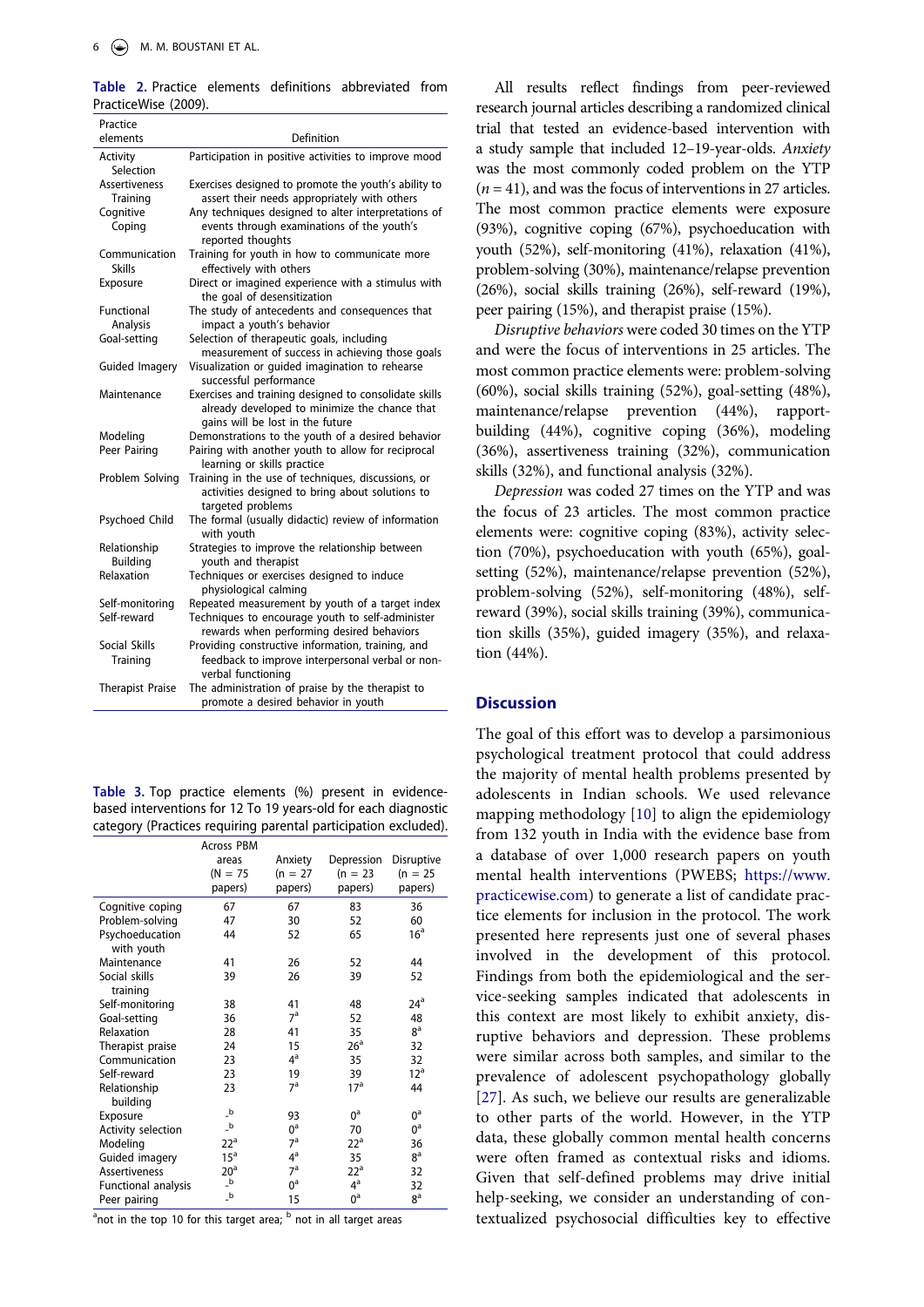intervention design. For instance, youth stated '*students tease me and I feel sad and like I want to cry*' (depression); '*when other students disturb me and I am not able to concentrate, I feel like beating them*' (disruptive behavior); '*my mother is not keeping well, I keep thinking about her and what will happen to her – I am worried about her health*' (anxiety). Accordingly, we considered both the relevant practice content indicated by the analysis and the need to organize practices into a stepped care approach, such that the first line intervention addresses undifferentiated or transient distress linked to common difficulties (Step 1 [\[16](#page-10-4)],), followed by a more intensive intervention for more overt psychopathology (Step 2 [\[17](#page-10-5)],).

<span id="page-8-0"></span>This study demonstrates that, even when developing a new intervention for a new context, we do not need to 'reinvent the wheel'. The parts of the intervention (practice elements) tested in high income countries were relevant for youth in this context. Based on our analyses from the global evidence, we generated a list of 19 candidate practices for adolescents (see [Tables 2](#page-7-0) and [3\)](#page-7-1) for possible inclusion in the intervention. These practice elements overlapped with some practices elements found in a recent review of life skills programming in LMICs [\[28](#page-10-17)] such as communication skills, problem-solving, and exposure. Our list of candidate practice elements allowed the treatment development team to make a selection and combine the elements into a context-specific protocol to address the three most common mental health problems among Indian adolescents. A number of downstream decisions were made once the list of practice elements was generated. Although it provided a starting point for the treatment development team, they did not simply take all the practice elements, nor did they prioritize them merely based on how common they are in the literature. In order to determine which practice element should be included in the intervention, the team discussed issues related to parsimony, fit with local context, scalability, generalizability, feasibility, acceptability of strategies by both local providers and adolescents, and sustainability beyond the duration of the research project. The team also considered local constraints such as limited time, shortage of a trained workforce, and lack of infrastructure. In close collaboration with local experts (school counselors), the team discussed several options that could address these constraints. For instance, they discussed selecting practices that are familiar and acceptable to the local culture, such as relaxation. They also considered balancing the selection of practices that are transdiagnostic (e.g., problem-solving which was common across the three problem areas) and practices that are focal to a specific problem area (e.g., exposure for anxiety). In addition, the team explored how different practice elements would flow with each other to determine if they can all work within a single treatment

protocol, and how the protocol would flow at the system level, both within the larger stepped care service model and within the entire array of services in India. Indeed, youth are referred to this treatment after completing an intervention that is the lower step in a stepped care model [\[16\]](#page-10-4). Thus, this protocol had to be compatible with the lower step, and it had to build on its content. Although our findings may be generalizable to other parts of the world, this information might best be viewed as a starting point for use by each community to develop a unique protocol based on local needs and resources, as outlined above. The full details about the intervention development, including the final selection of practice elements are available elsewhere [\[17\]](#page-10-5).

# *Limitations*

<span id="page-8-3"></span><span id="page-8-2"></span><span id="page-8-1"></span>There are a number of limitations to consider when interpreting the findings from this study. First, a large majority of the studies that we consulted were conducted in Western countries, potentially limiting their relevance to India. Nevertheless, we hope that our efforts in considering the local context and working closely with local staff on the intervention development will help make the intervention relevant, acceptable, and scalable. Further, our searches were focused on the three most common mental health problems from our samples, and thus did not include other psychopathology such as trauma and substance use. At this time, youth presenting with these problems would not be able to access school-based services from our program. Moreover, despite high rates of attention problems reported in our sample, the evidence for behavioral intervention for this age group is limited. ADHD is often managed with medication in Western countries. In India, the use of medication for psychosocial problem is limited, largely due to the stigma surrounding the use of psychiatric medication [\[29](#page-10-18)]. In addition, academic stress – which is common in India – can manifest as a concentration problem, further reinforcing the stress and worry cycle [\[30\]](#page-10-19). Anecdotally, the local clinical team in India indicated that attention problems were largely due to underlying emotional issues, parental pressure and limited resources- and were not persistent in other areas of the adolescents' lives. Contextual challenges in schools such as crowded classrooms, overburdened teachers, lack of recreational equipment may further exacerbate concentration difficulties. Further research is needed to better understand how academic stress and lack of concentration impacts youth in India, and how this priority area does not align with diagnostic categories. Finally, our help-seeking sample was relatively small  $(n = 78)$  and the base rate of psychopathology in our epidemiological sample was also low  $(2.6\% , n = 54$  of 2,048). This may not be representative of the national averages, which hover around 5% to 7% [\[31](#page-10-20)]. Nevertheless, these samples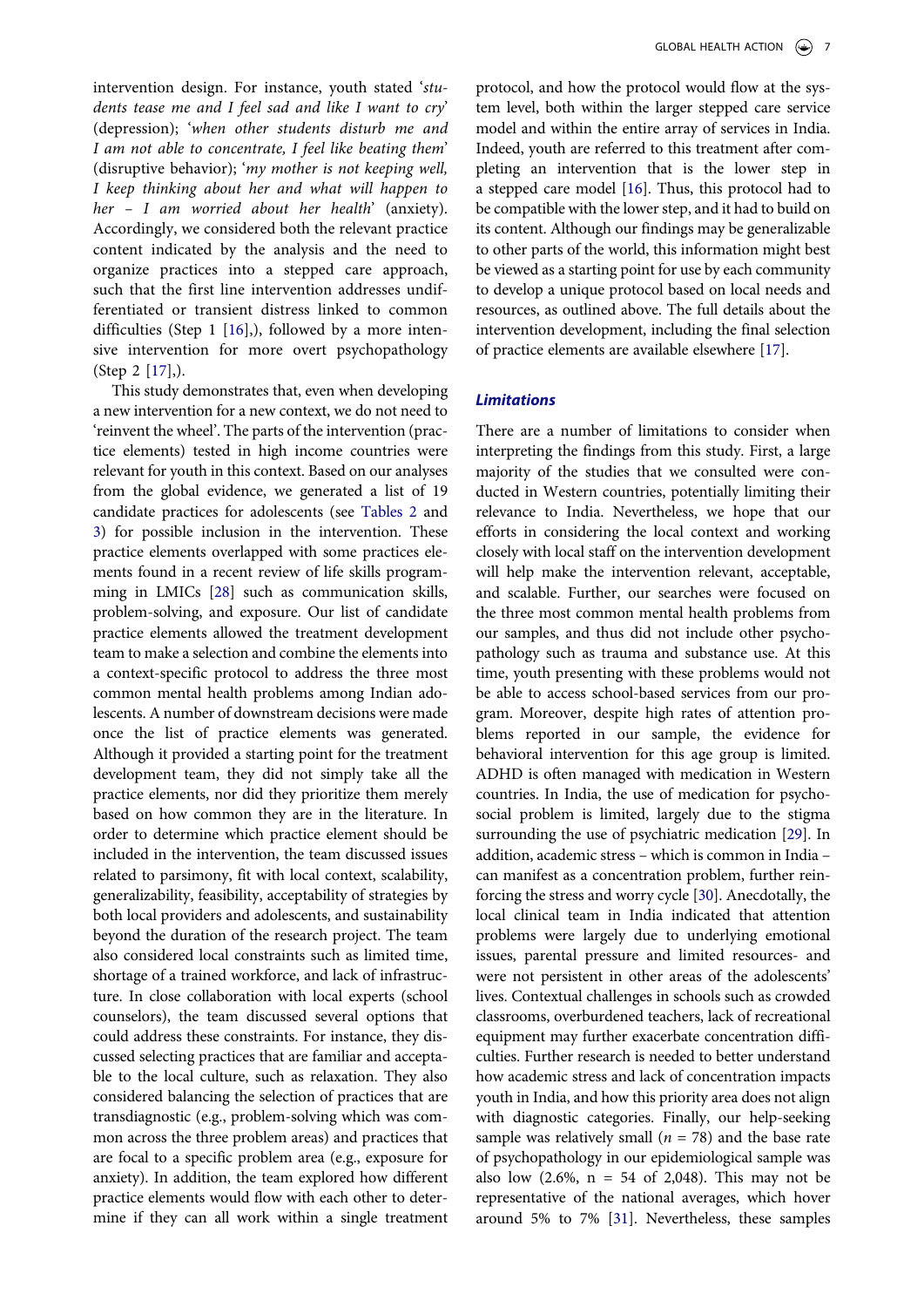offered a glimpse of the most common mental health problems among Indian adolescents.

# **Conclusion**

By leveraging what we know works based on the research evidence, and taking into account the local epidemiology, and fit with the context, we expect that this intervention will be acceptable to providers in our collaborating schools, and scalable to other schools in India. The intervention is currently undergoing a clinical case series, which will inform future adjustments to the current iteration of the intervention, based on feedback from providers and adolescents. Following the case series and an anticipated additional round of revisions, the intervention will be tested in a RCT as part of the larger stepped care model. We hope this thoughtful and thorough process can be used as an example for future expansion of evidence-based mental health treatments in other global mental health settings.

#### **Acknowledgments**

We gratefully acknowledge the Sangath researchers who supported data collection and Rhea Sharma (PRIDE intervention coordinator) who translated and compiled the YTP data. We also acknowledge the oversight provided by the PRIDE Scientific Advisory Group.

# **Author contributions**

The PRIDE research program was conceived by VP. The Relevance Mapping methodology was developed by BC, ED, and AB. Data collection was overseen by KM and DM. Coding was carried out by MB and RG. Further analyses were carried out by ED, AB, MB and RG. The manuscript was written by MB, ED, BC, and DM, with input from all other authors.

# **Disclosure statement**

Bruce Chorpita and Eric Daleiden are partners/owners of Practicewise, LLC which provided consultation and analytic support to the project.

# **Funding information**

This work was supported by the Wellcome Trust, UK (Grant number 106919/Z/15/Z).

# **Ethics and consent**

Approvals for PRIDE formative research activities were obtained from the Indian Council of Medical Research and the Institutional Review Boards of Harvard Medical School (the sponsor); London School of Hygiene and Tropical Medicine); and the two implementing organizations in India (Public Health Foundation of India and Sangath).

### **Paper context**

By leveraging the global evidence base and taking into account the local epidemiology, we were able to develop an intervention that is both evidence-informed and fits with the local context. As such, the intervention has potential to be acceptable to providers and scalable to other schools in India. This process can be used as an example for future development of evidence-based treatments in other global settings.

# **ORCID**

Maya M. Boustani http://orcid.org/0000-0002-7739-7857

Daniel Michelson Dhttp://orcid.org/0000-0001-7370-8788 Resham Gellatly **b** http://orcid.org/0000-0003-3214-620X Kanika Malik D http://orcid.org/0000-0003-2869-9055 Vikram Patel Dhttp://orcid.org/0000-0003-1066-8584 Bruce Chorpita Dhttp://orcid.org/0000-0001-7454-464X

## **Data availability statement**

The data that support the findings of this study is available from the corresponding author upon reasonable request.

# **References**

- <span id="page-9-0"></span>[1] Patel V, Saxena S, Lund C, et al. The Lancet commission on global mental health and sustainable development. Lancet. [2018;](#page-2-3)392:1553–1598.
- <span id="page-9-1"></span>[2] McHugh RK, Barlow DH. The dissemination and implementation of evidence-based psychological treatments: A review of current efforts. Am Psychologist. [2010;](#page-2-4)65:73–84.
- <span id="page-9-2"></span>[3] Chowdhary N, Jotheeswaran A, Nadkarni A, et al. The methods and outcomes of cultural adaptations of psychological treatments for depressive disorders: a systematic review. Psychol Med. [2014](#page-2-5);44:1131–1146.
- <span id="page-9-3"></span>[4] Israel BA, Schulz AJ, Parker EA, et al. Review of community-based research: assessing partnership approaches to improve public health. Annu Rev Public Health. [1998](#page-2-6);19:173–202. PubMed PMID: 9611617.
- <span id="page-9-4"></span>[5] Chorpita BF, Taylor AA, Francis SE, et al. Efficacy of modular cognitive behavior therapy for childhood anxiety disorders. Behav Ther. [2004;](#page-2-7)35:263–287.
- <span id="page-9-5"></span>[6] Chorpita BF. Treatment manuals for the real world: where do we build them? Clin Psychol Sci Pract. [2002;](#page-2-7)9:431–433.
- <span id="page-9-6"></span>[7] Damschroder L, Hall C, Gillon L, et al. The consolidated framework for implementation research (CFIR): progress to date, tools and resources, and plans for the future. Implement Sci. [2015](#page-3-0);10:A12.
- <span id="page-9-7"></span>[8] Fixsen DL, Blase KA, Duda MA, et al. Implementation of evidence-based treatments for children and adolescents: Research findings and their implications for the future. Evidence-based psychotherapies for children and adolescents, 2nd ed. The Guilford Press; 2010. p. 435-50.
- <span id="page-9-8"></span>[9] Greenhalgh T, Robert G, Macfarlane F, et al. Diffusion of innovations in service organizations: systematic review and recommendations. Milbank Q. [2004;](#page-3-1)82:581–629.
- <span id="page-9-9"></span>[10] Chorpita BF, Bernstein A, Daleiden EL. Empirically guided coordination of multiple evidence-based